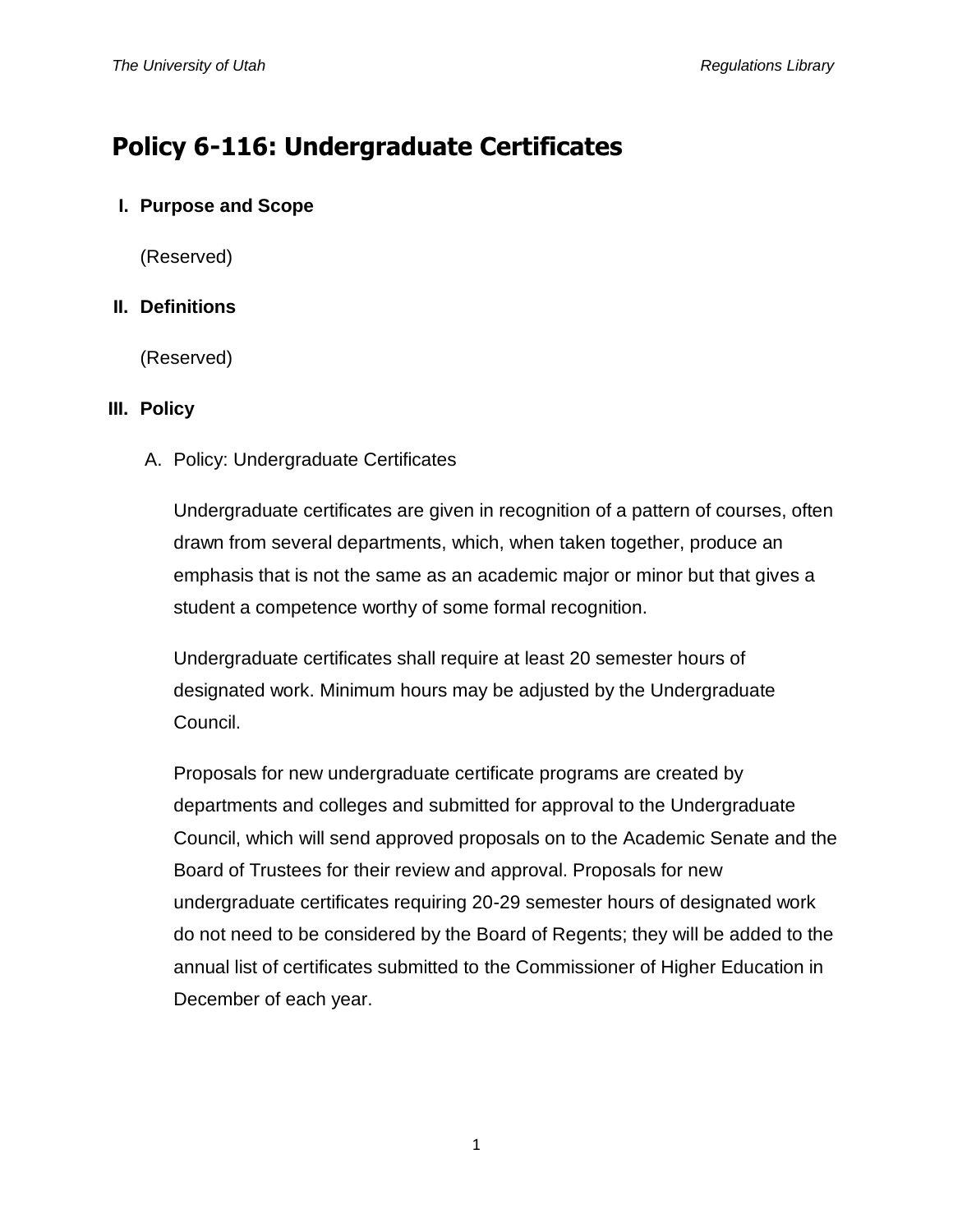Proposals for new undergraduate certificates requiring 30 or more semester hours of designated work need to be considered by the Board of Regents as prescribed in Board of Regents Policy R401.

Students who fulfill the requirements of an undergraduate certificate that has been approved by the Board of Trustees will have the certificate recorded on their University of Utah transcript.

- B. Guidelines
	- 1. Development of new Undergraduate Certificate Programs
		- a. Proposals for new undergraduate certificate programs are created by departments and colleges and submitted for approval to the Undergraduate Council, which will send approved proposals on to the Academic Senate and the Board of Trustees for their review and approval. Proposals for new undergraduate certificates requiring 20-29 semester hours of designated work do not needto be considered by the Board of Regents; they will be added to the annual list of certificates submitted to the Commissioner of Higher Education in December of each year.
		- b. Proposals must be accompanied by endorsement from the department heads and deans of the college in which the contributing coursework is housed, as well as from those academic units whose students or programs could be affected by the creation of the new undergraduate certificate.
		- c. Interdisciplinary undergraduate certificate programs are encouraged.
	- 2. Criteria for Program Submission

Proposals for new undergraduate certificate programs shall include the following:

Need. A statement of the need for the proposed certificate and the basis for such a need, supported by either externally or internally derived data;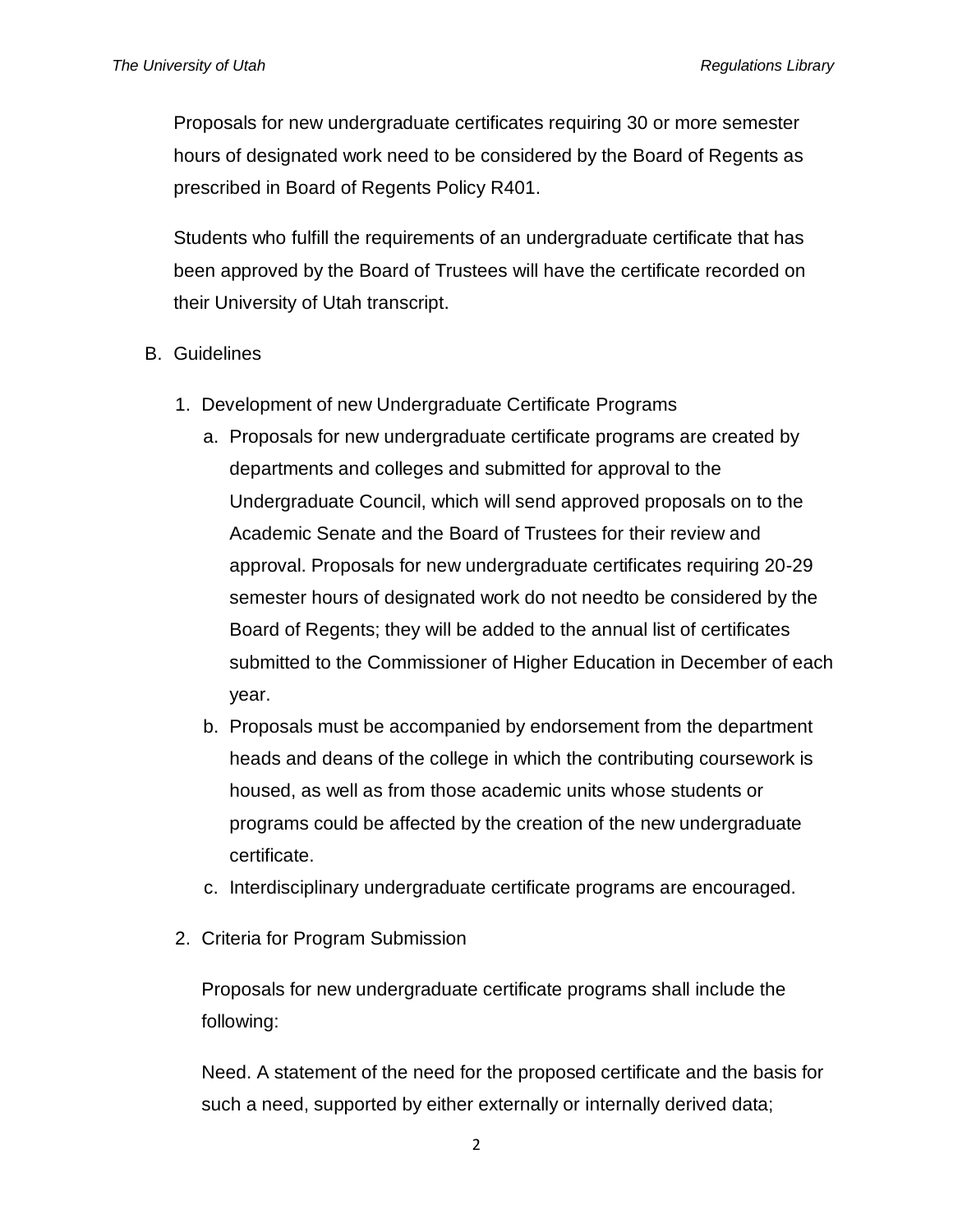Educational Objectives. A statement of the educational objectives of the certificate.

Impact on Existing Programs. The certificate proposal will address the question of the impact of the program on any related programs.

Courses. A statement of the proposed course sequence associated with the certificate, including titles and course descriptions both for existing courses and any new courses that may be developed. The proposal will address the possibility of program delivery using distance education approaches.

Student Advisement. Identify the department/college office that will coordinate the certificate program, advise students, and communicate with administrative offices.

Budget. Describe the costs of the certificate program and how the program will be funded.

Library Resources. Confirmation from the appropriate University library, or libraries, that current resources are sufficient to meet the research needs of the certificate program.

## **IV. Rules, Procedures, Guidelines, Forms and other Related Resources**

- A. Rules
- B. Procedures
- C. Guidelines
- D. Forms
- E. Other related resource materials

[Certificates Overview July 2014](http://regulations.utah.edu/academics/appendices_6/6-116_Certificates%20Overview%20July%202014.pdf)

#### **V. References**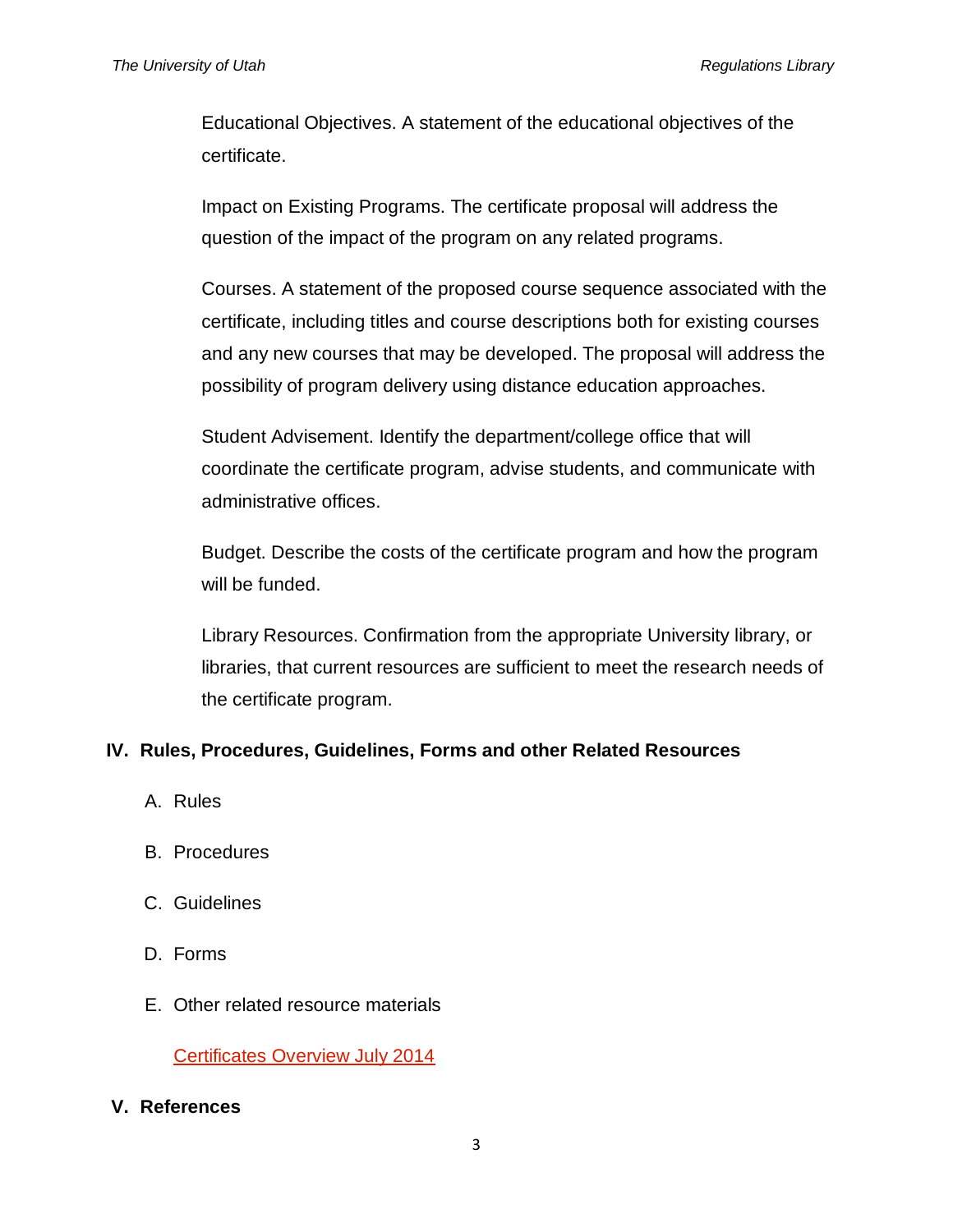(Reserved)

#### **VI. Contacts**

Policy Owner:

Questions about this Policy and any related Rules, Procedures and Guidelines should be directed to the Sr. Associate Vice President for Undergraduate Studies.

### **[Policy Officers:](http://regulations.utah.edu/info/index.php)**

Only the Sr. Vice President for Academic Affairs and the Sr. Vice President for Health Sciences or their designees have the authority to grant exceptions to this policy.

#### **VII. History**

Renumbering: Renumbered as Policy 6-116 effective 9/15/2008, formerly known as PPM 9-8.14, and formerly as Faculty Regulations Chapter VII Section 21.

1. Revision History:

Current version: Revision 2, effective dates 7/28/11 to present

Revision 1 was editorially revised to create this version.

2. Earlier revisions:

[Revision 1,](http://regulations.utah.edu/academics/revisions_6/6-116.R1.pdf) effective dates 10/10/05 to 7/27/11

Editorially revised: October 11, 2005

Editorially revised: October 24, 2008

[Revision 0,](http://regulations.utah.edu/academics/revisions_6/6-116.R0.pdf) effective dates 11/08/04 to 10/09/05

Approved: Academic Senate 11/01/04